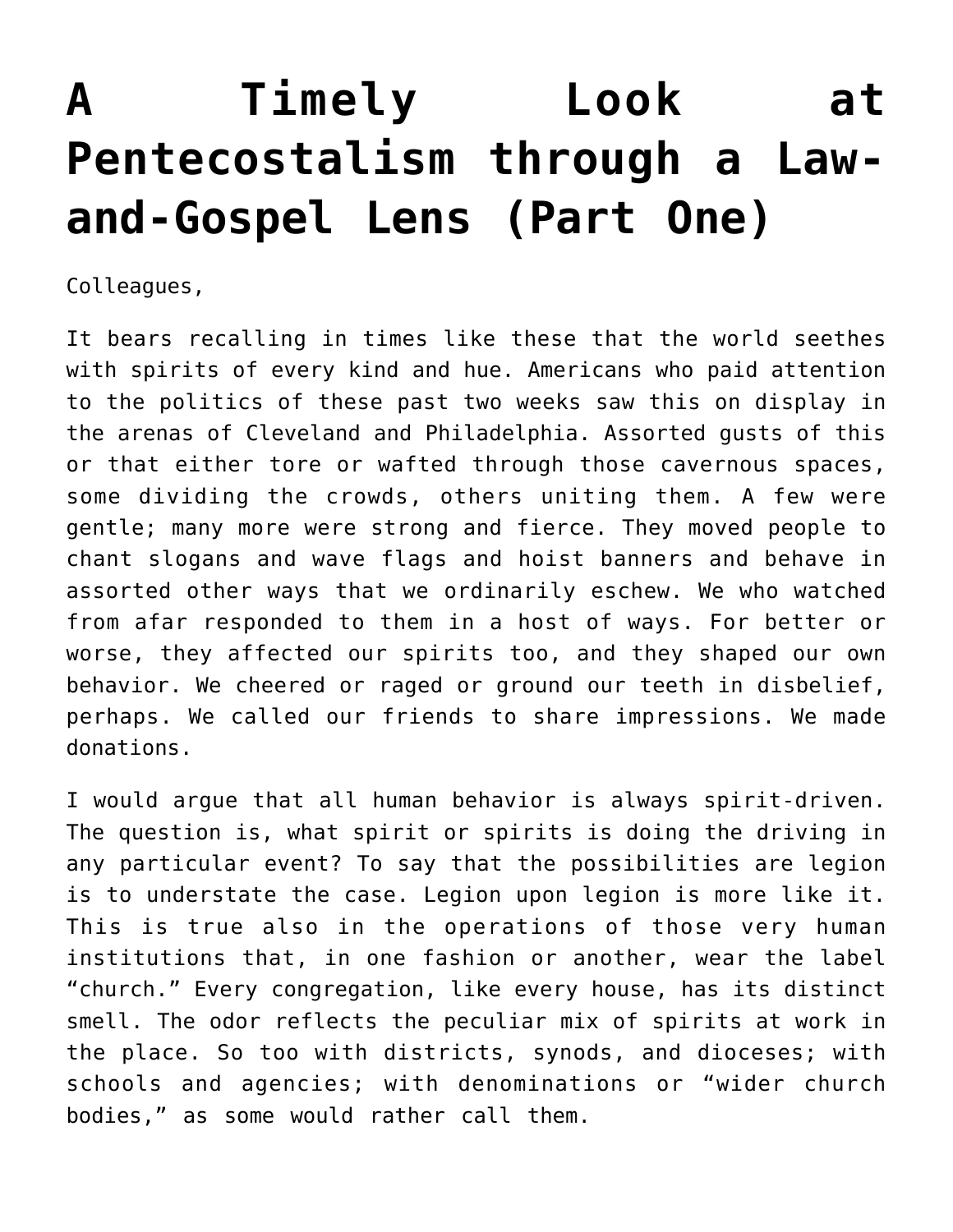Christians assert that of all the spirits on the scene, all itching to animate and propel us, One and only One is Holy. Again a question presses: how does one detect *that* Spirit's presence, or lack thereof, amid the fumes we breathe? Or to drag in some older language, what is "of the Spirit," and what is not? Did baptized voters ask that question when they tuned into the tumults of the fortnight past? If not, they were being lazy, or timid. Where my own Christian tribe is concerned, the latter is more likely. Little Lutherans are rarely trained to think about the Holy Spirit. Grownup Lutherans, if somehow trapped in discussions of where or how the Spirit might be at work in everyday affairs, will start to shift uneasily in their seats. A clear-eyed grasp of the sinner's capacity for self-delusion has something to do with this, I'm sure. That kind of clarity is a Lutheran strength. It also feeds a Lutheran weakness. We are far too modest about our calling and capacity in Christ to function as the Holy Spirit's operatives, too hesitant by far to inquire usefully into how that calling plays out as we go the mundane tasks of running a congregation, or the tawdry task (as some will see it) of casting a vote. Again, our lack of training in such inquiry feeds into this. So does our reluctance to put much stock in the promises of Christ, however plain and unmistakable they be (cf. [John 20:21-22\)](http://bible.oremus.org/?ql=336982477). But that too is an aspect of our sinners' delusion, as we of all people ought to know.

Last January the Crossings crowd hosted a conference on this matter of "discerning the Spirit." The papers were outstanding. You've gotten three of them via Thursday Theology in the months since. Today I start passing along a fourth, part two of which will bless your inbox a week from now. Steven Kuhl is the author. His topic is the Pentecostal response of the past century to the underwhelming attention that the Holy Spirit has gotten (and continues to get) in the conversation of older Christian groups.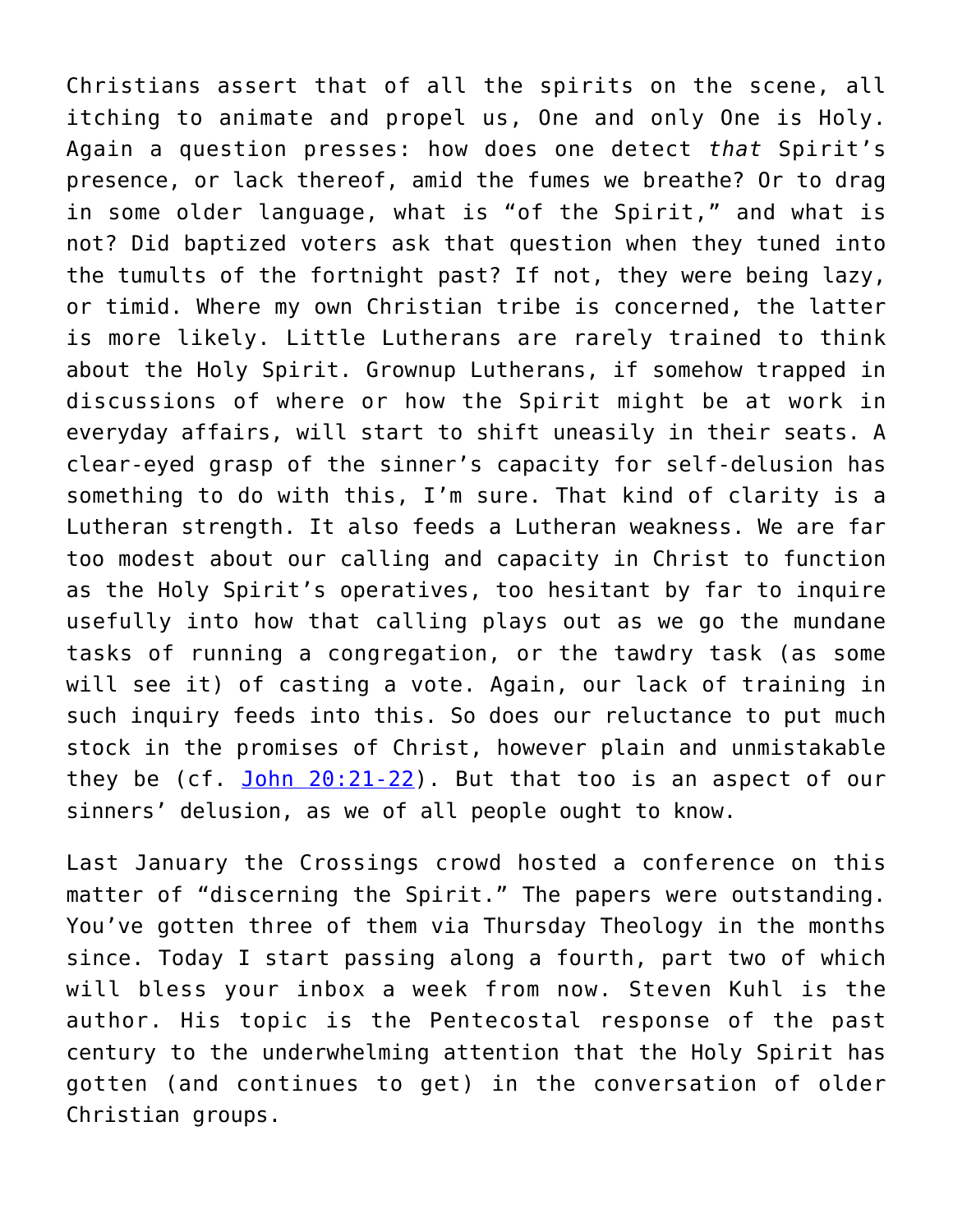You'll find Steve's paper of present interest for two reasons, I think. The first is the simple fact that too few of us know enough about the Pentecostal-minded churches that burgeon everywhere these days. Count me among the culprits who have gnashed their teeth about them for decades, not knowing whereof one gnashes, or at least not knowing well. Here Steve will illuminate, and that right brightly. In doing so he'll also press the question of how a person who distinguishes law and gospel might respond to the Pentecostal conception of how the Holy Spirit is active in the world. Out of that may come some useful thoughts for you and me on the key matter touched on above. How do *we* discern the Spirit amid the seething melee of powers and forces that occupy our present moment and scream for our allegiance?

Peace and joy, the ruckus notwithstanding.

\_\_\_\_\_\_\_\_\_\_\_\_\_\_\_\_\_\_\_\_\_\_\_\_\_\_\_\_\_\_\_\_\_\_\_\_

Jerry Burce

## **The Holy Spirit in the Age of Pentecostalism**

Steven C. Kuhl

## 1. **Introduction**

- 2. The title of my talk, "The Holy Spirit in the Age of Pentecostalism," is meant to say that the topic of the Holy Spirit is a big topic today for many Christians and academictheologians chiefly because of the global strength of the Pentecostal Movement. It is not to say that Pentecostalism has the last word on the topic of the Holy Spirit—indeed, Pentecostals differ greatly, even on this topic—but that the Pentecostal experience has marked the point of departure for the discussion of the topic today.
- 3. We can think of the term "Pentecostal" much like we think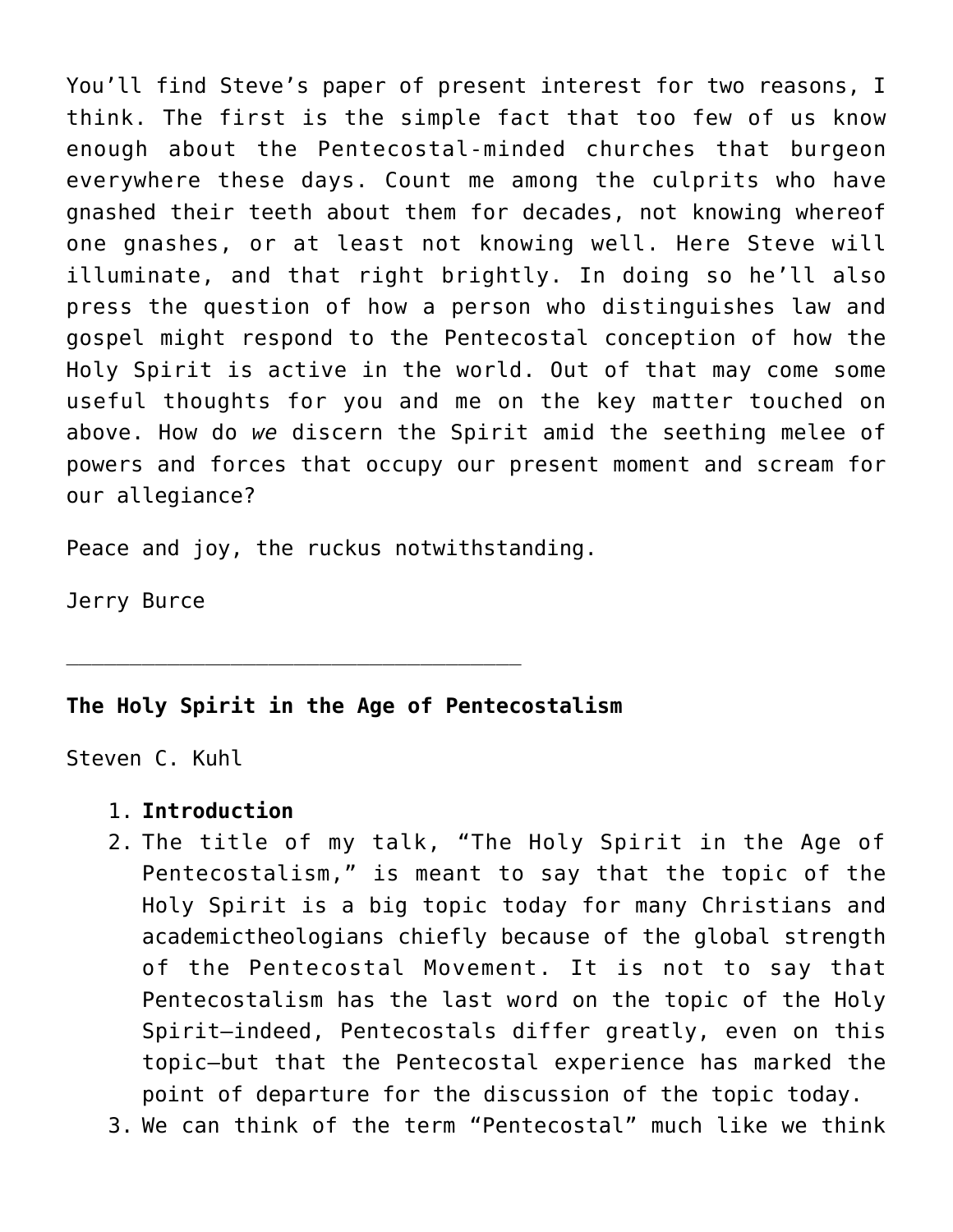about the term "Protestant." Protestants are often lumped together as a group, not because they are all in agreement on doctrine and practice, but because they shared a common aversion to aspects of the religious status quo when they emerged, namely, Roman Catholicism. In light of that common "opponent," they did come to share some general common accents. For example, Protestants tended to affirm notions like the priority of Scripture over tradition, justification by grace apart from works, and the priesthood of all believers. In addition, they also tended to reject ideas like the Sacrifice of Mass, the cult of the saints, the requirement of priestly celibacy, and the sacerdotal view of the Sacraments. But when you scratch beneath the surface of what different Protestant groups mean by these common affirmations and rejections you will soon notice substantial differences in interpretation and practice.

4. Pentecostalism is like this, too. Pentecostals tend to share a common critique of today's mainline denominational churches. They see them as focused on institutional survival and doctrinal pettiness, and lacking in life and vitality—all because they lack an openness to the work of the Holy Spirit, what Pentecostals call "the baptism in the Holy Spirit" or "Spirit Baptism." Pentecostals would say that mainline churches are open to the *idea* of being Christian but not to the *experience* of being Christian. To be sure, Pentecostals disagree on many things concerning the interpretation of their experience of the Holy Spirit and the biblical narrative that they claim confirms their experience. In their 100-year history, three very different classifications of Pentecostalism have emerged. Classical Pentecostalism, which has its own set of distinct denominational groupings, began around 1900; the Charismatic Movement, which nested in various mainline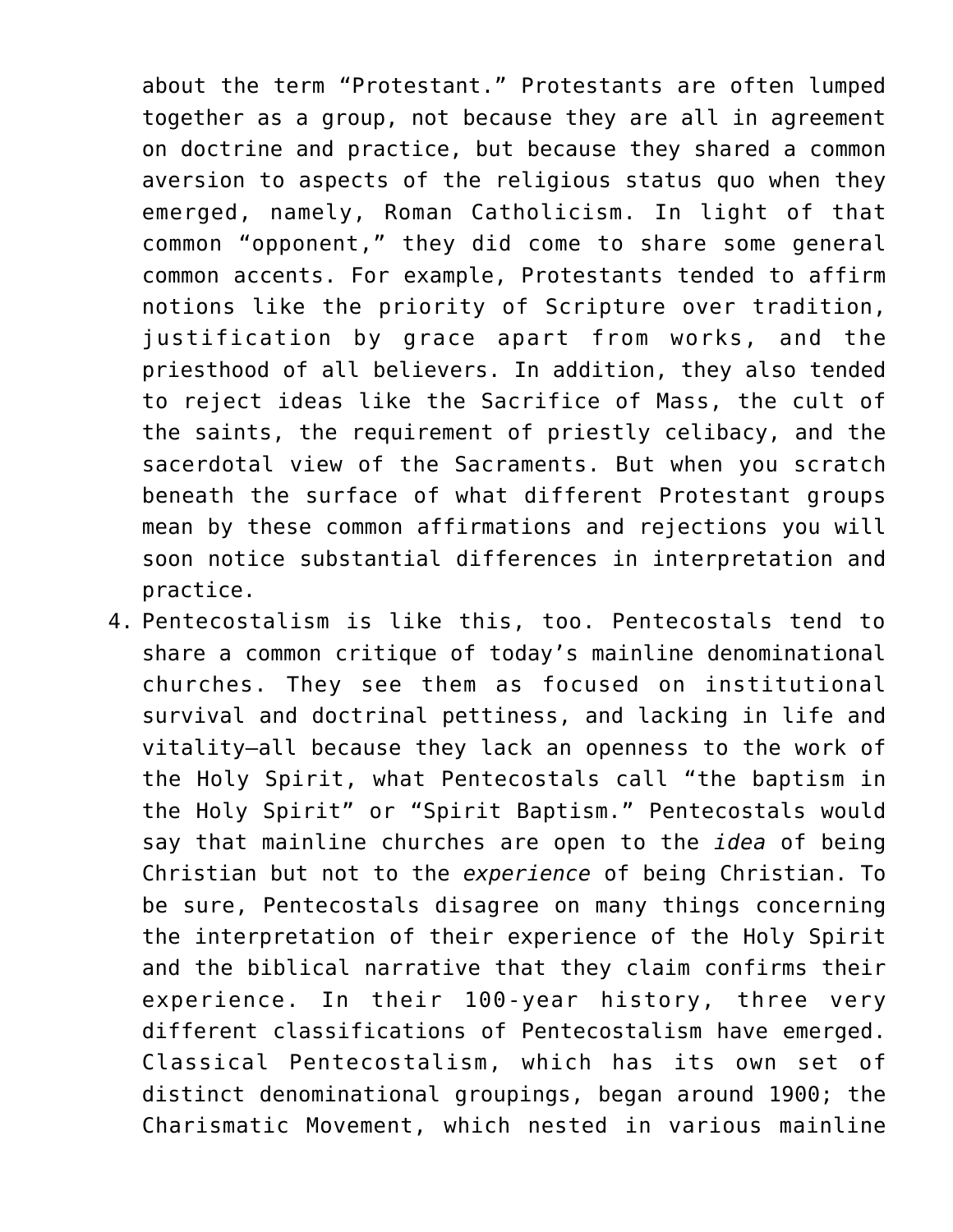denominations, began around 1960; and the Third Wave Movement, which emerged out of Fuller Seminary, began around 1980. But what makes them all "Pentecostal" is a shared, tangible experience of the Holy Spirit in spite of other differences they might have.

- 5. Pentecostalism has captured the attention of Christianity today because of its explosive, global growth. Some estimates put the number of Pentecostals globally at 600 million. That is incredible when you consider its short history in comparison to other expressions of Christianity. While getting an accurate count is difficult, the Pew Research Institute estimated that in 2010, of the 2.2 billion Christians in a world of 6.9 billion people,
- 50.1% are Roman Catholic (1.1 billion),
- 11.9% (262 million) are Orthodox, and

36.7% (807 million) are Protestant.

But in that "Protestant" count, Pew estimates that a staggering 72.7% (587 Million) identify as Pentecostal and Charismatic. [ref]See Pew Research Center, <http://www.pewforum.org/2011/12/19/global-christianity-exec/>, accessed January 18, 2016. For World Religious Demographics go to Pew Research Center, "Pew-Templeton Global Religious Futures Project," <http://www.globalreligiousfutures.org/questions>, accessed January 18, 2016. There you will see that of the 6.9 Billion people in the world 31.4% are Christian and 23.2% are Muslim.[/ref] Compare that with some of the other denominations who are in the Protestant piece of the pie and you get a good picture of the size of the Pentecostal movement:

Anglicans =  $85.5$  million  $(10.6%)$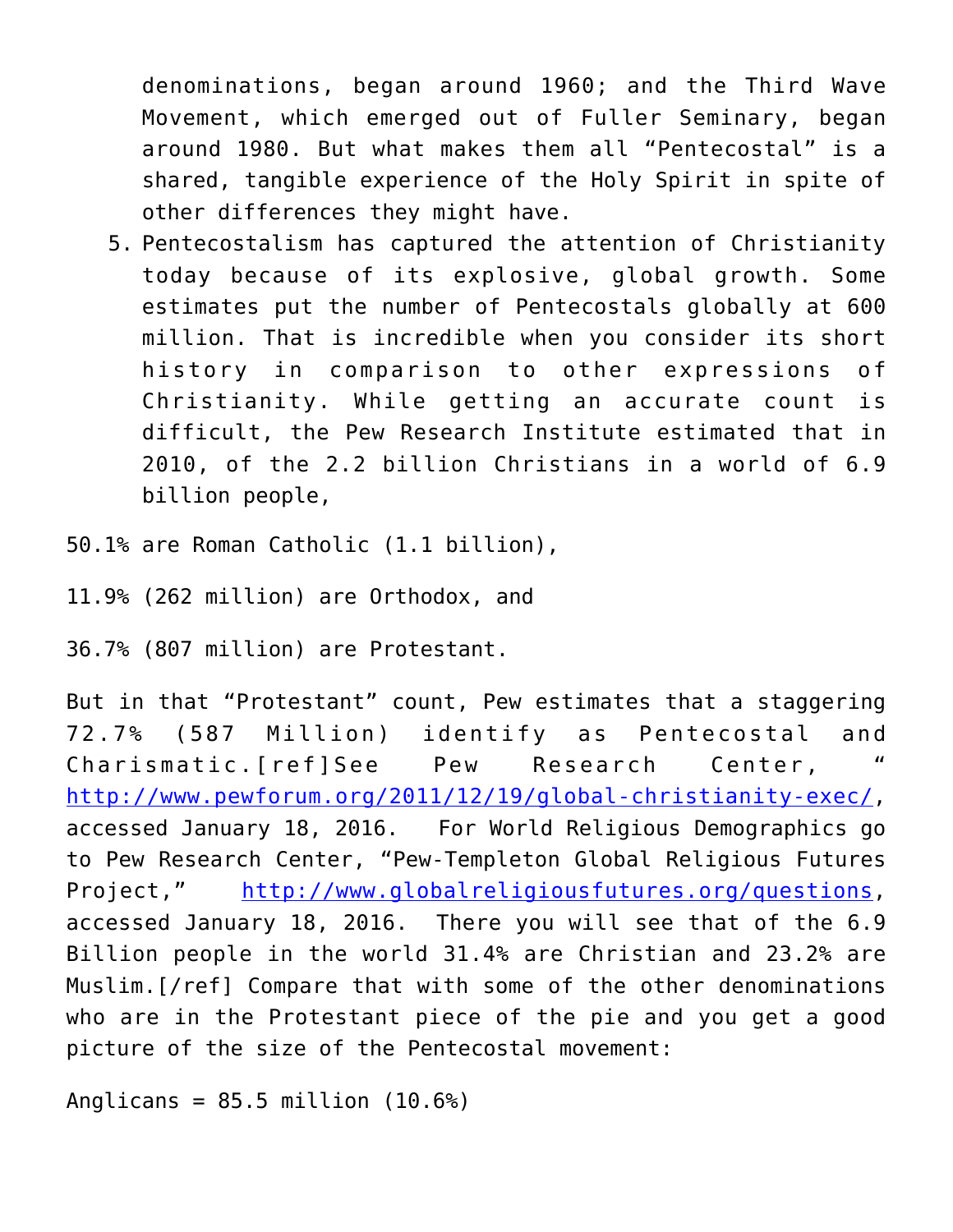Lutherans =  $78.3$  million  $(9.7%)$ 

Baptists =  $72.6$  million  $(9.0\%)$ 

Reformed =  $56.5$  million  $(7.0\%)$ 

Methodists= 27.4 million (3.4%)

5. Pentecostalism has also shaken up the assumptions that reigned among Sociologists of Religion throughout much of 20<sup>th</sup>Century. According to Peter Berger (a renowned sociologist of knowledge and religion and publicly committed Lutheran Christian) everyone, including himself, held to what is called the secularization theory of modernity, the assumption that "modernity would lead to the decline of religion." Now that the  $21^{st}$ Century is upon us the facts simply do not bear out that assumption. As Berger says,

With some exceptions, notably Europeans and an international class of intellectuals, most of our contemporaries are decidedly 'religious' and not only in the less-modernized parts of the world. There are many large religious movements, only a few of them violent, most of them resulting in significant social, economic, and political developments. Arguably the largest and most influential (and almost entirely nonviolent) of these movements is Pentecostalism.[ref]Peter Berger, "A Friendly Dissent from Pentecostalism," *First Things* 20, November 2012, accessed January 15, 2016, [http://www.firstthings.com/](http://www.firstthings.com/article/2012/11/a-friendly-dissent-from-pentecostalism) [article/2012/11/a-friendly-dissent-from-pentecostalism](http://www.firstthings.com/article/2012/11/a-friendly-dissent-from-pentecostalism). [/ref]

6. In what follows I will discuss 1) the historical developments that gave rise to Pentecostalism, 2) the theological hermeneutic that informs Pentecostalism, 3) the worship style that characterizes Pentecostalism, and 4) a few friendly questions and concerns that I as a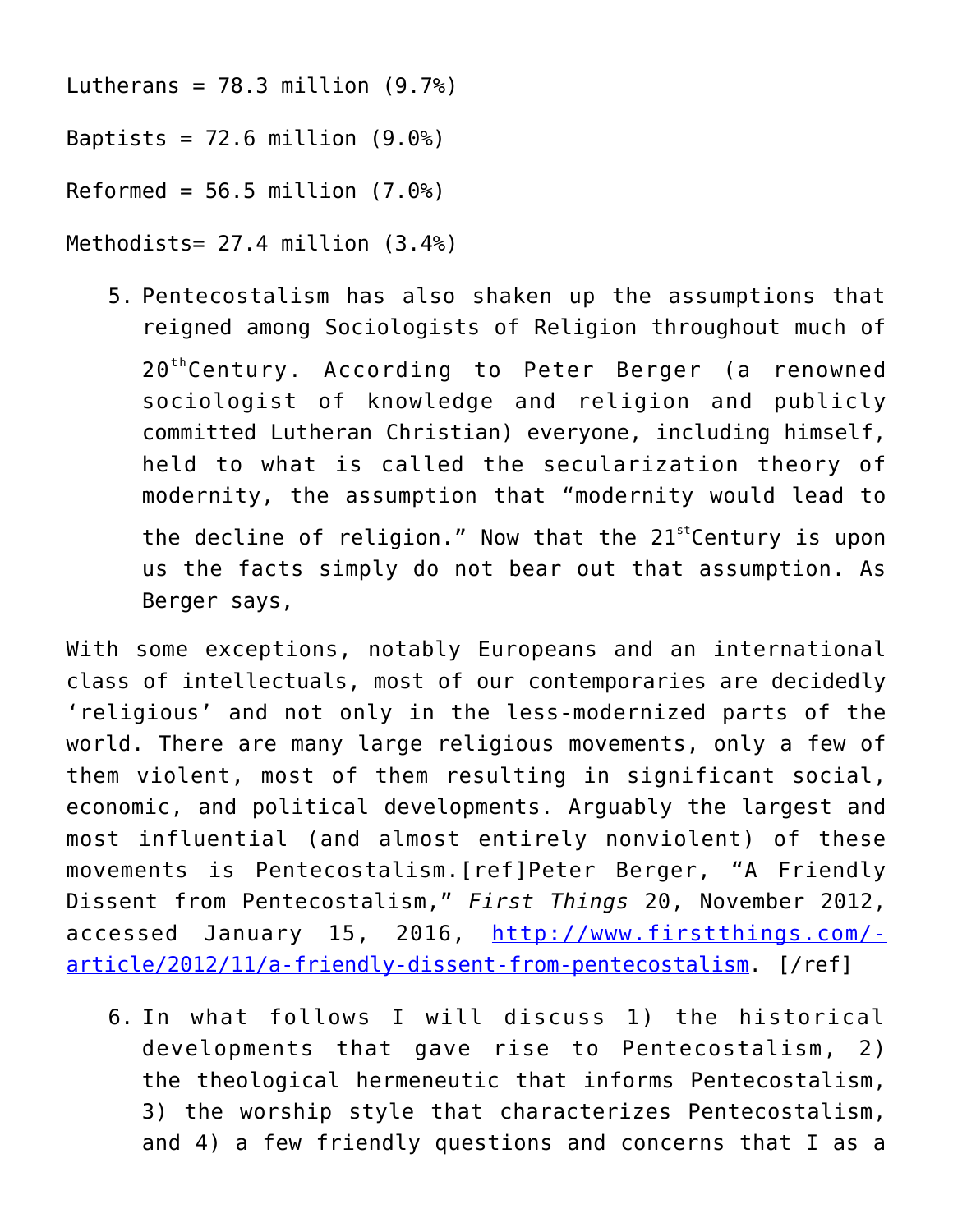mainline, law-gospel distinguishing Christian have for Pentecostalism.

- 7. **The Historical Origin of Pentecostalism: Azusa and the Dialect of Experience and Scripture**
- 8. The traditional marker for identifying the beginning of the Pentecostal Movement is a remarkable rival event "led" by William Seymour, an African American Holiness preacher, in an old broken down church-turned-warehouse on Azusa Street in Los Angeles in 1906. Although the lore surely supersedes the reality, the Azusa Street revival[ref]Robert Mapes Anderson, *Vision of the Disinherited: The Making of American Pentecostalism.*New York/Oxford: Oxford University Press, 1979. While there are many books that rehearse this early history, I draw extensively on Robert Anderson's thoroughly researched and critically informed study of early Pentecostalism. While the sociological criteria he uses to judge Pentecostalism is subject to the charge of reductionism, the questions he asks and the sensitivity with which he approaches his topic is commendable.[/ref] is said to have gone on nonstop 24-7 for three years. It featured preaching, prayer and an amazing array of spectacular, miraculous, supernatural wonders that were not only mindboggling but exhilarating for the participants. People of all races and from numerous national backgrounds are said to have experienced healings, prophesying, ecstatic outbursts, and above all, the speaking in tongues.
- 9. Significantly, this exhibition of spirituality did not go unnoticed by the secular media, specifically, *The Los Angeles Times*, even though it typically ridiculed the event as "fanaticism" and described its prized gift as a "weird babble of tongues." [ref]Wikipedia, "Azusa Street Revival," accessed January 18, 2016 [https://en.wikipedia.org/wiki/-](https://en.wikipedia.org/wiki/Azusa_Street_Revival)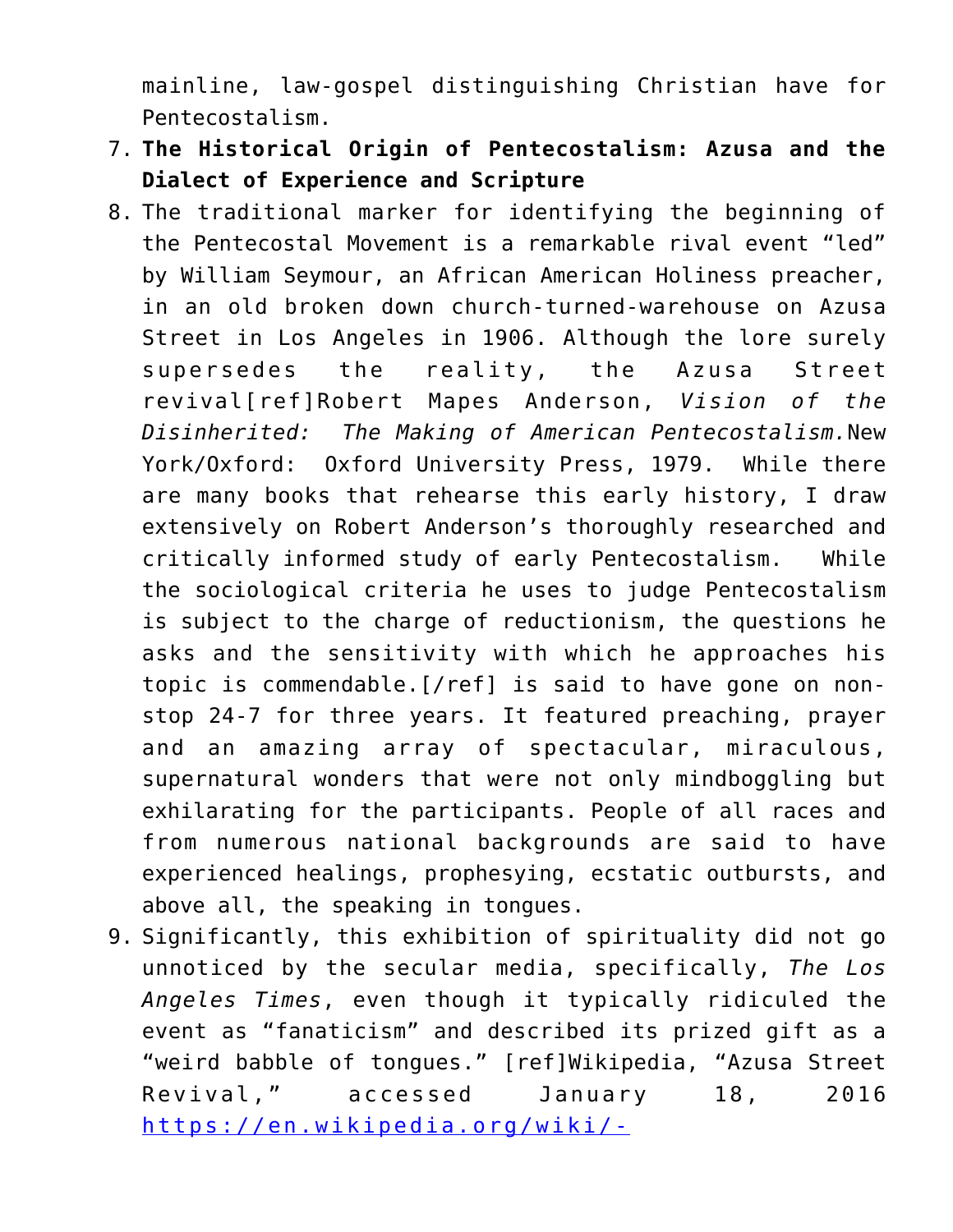Azusa Street Revival. [/ref]In response, the movement started its own journal, *The Apostolic Faith*, which regularly recorded and published what was happening from its own distinctive point of view. It also commissioned missionaries, many of whom were long-distance visitors from all over the world who had somehow caught wind of the happening, got caught up in the spirit, and returned home to spread the news that Pentecost had come again upon the earth. As a result, Pentecostalism soon began to get a toe hold in many places.

- 10. The Azusa Street Revival serves Pentecostal history much the way Luther's nailing of the 95 theses to the church door in Wittenberg serves Reformation or Protestant history. It is a symbolic moment, not an absolute one. It cannot be fully understood apart from its pre- and posthistory, and yet, it contains within it the seeds for a radical rethinking, renewal, and reappropriation of Christianity for its time. Therefore, let us take a look at that pre- and post-history of the Azusa Street event.
- 11. In what I've said so far, one might get the impression that the Azusa Street experience happened unexpectedly, out of the blue. That is not true. Among the Wesleyan Holiness preachers and teachers (those who saw "sanctification" as a second, distinct work of grace in addition to "justification" or conversion), the idea was emerging that there was still another work of the Spirit missing in the Church. The idea was that a Spirit-filled Christian is not only one who believes that Christ is savior (Luther's insight on justification) and is increasing in moral holiness (Wesley's idea of sanctification), but also one who is empowered for mission, the initial sign of which is speaking in tongues. This latter point was especially important in light of a growing eschatological feeling that the end of the world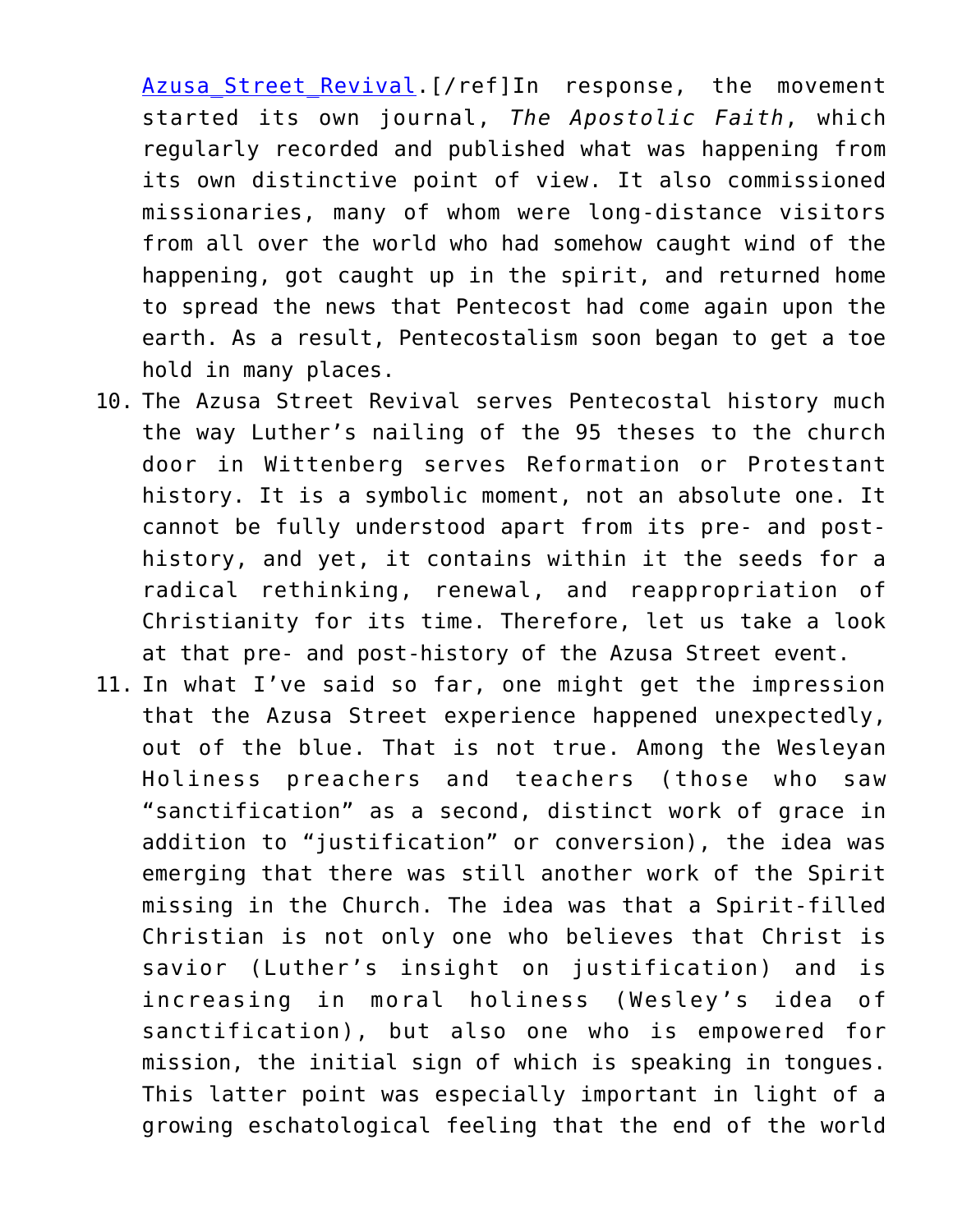was coming soon, making the need for rapid mission outreach paramount. What better means could the Holy Spirit use to convince a world, duped by the naturalism of modernity, about the truth of the Christian message concerning the reality of the living, active Spirit of God, than through a display of supernatural power in this experiential way? As Pentecostals would reason, just as it was by means of signs and wonders that the Holy Spirit, working through the apostles, convinced the pagan world of the truth of God and Christ, so also it will be through signs and wonders that God will convince the modern world as well. A chief figure among these early preachers was Charles Fox Parham and, with him, the Bethel Bible School he founded in Topeka, Kansas in 1900.

12. Focusing on the Pentecost story in Acts 2 as the Biblical paradigm of the Spirit-filled Church/Christian, Parham surmised that the gift of "speaking in tongues" was the "initial evidence" that such a Church/Christian is existing and that subsequent gifts would, then, naturally follow—healing, prophesying, the interpretation of tongues, etc. With this conviction he asked his students to test it out by seeking the "baptism in the Holy Spirit" (which entailed waiting in prayer, fasting and expectation as Jesus instructed the apostles to do) and see if the promise of the Spirit would not come upon them with same identifiable signs as evidenced in Acts 2. On January 1, 1901, Agnus Ozman was the first to speak in tongues and a few days later other students did too. When news got out that Pentecost had come to Topeka, criticism of Parham's school and students came from both religious and secular sources, calling it a "Tower of Babel." In light of this the students began to doubt if their experience was real or imaginary. This will be an enduring issue for Pentecostalism. Is the experience really of the Holy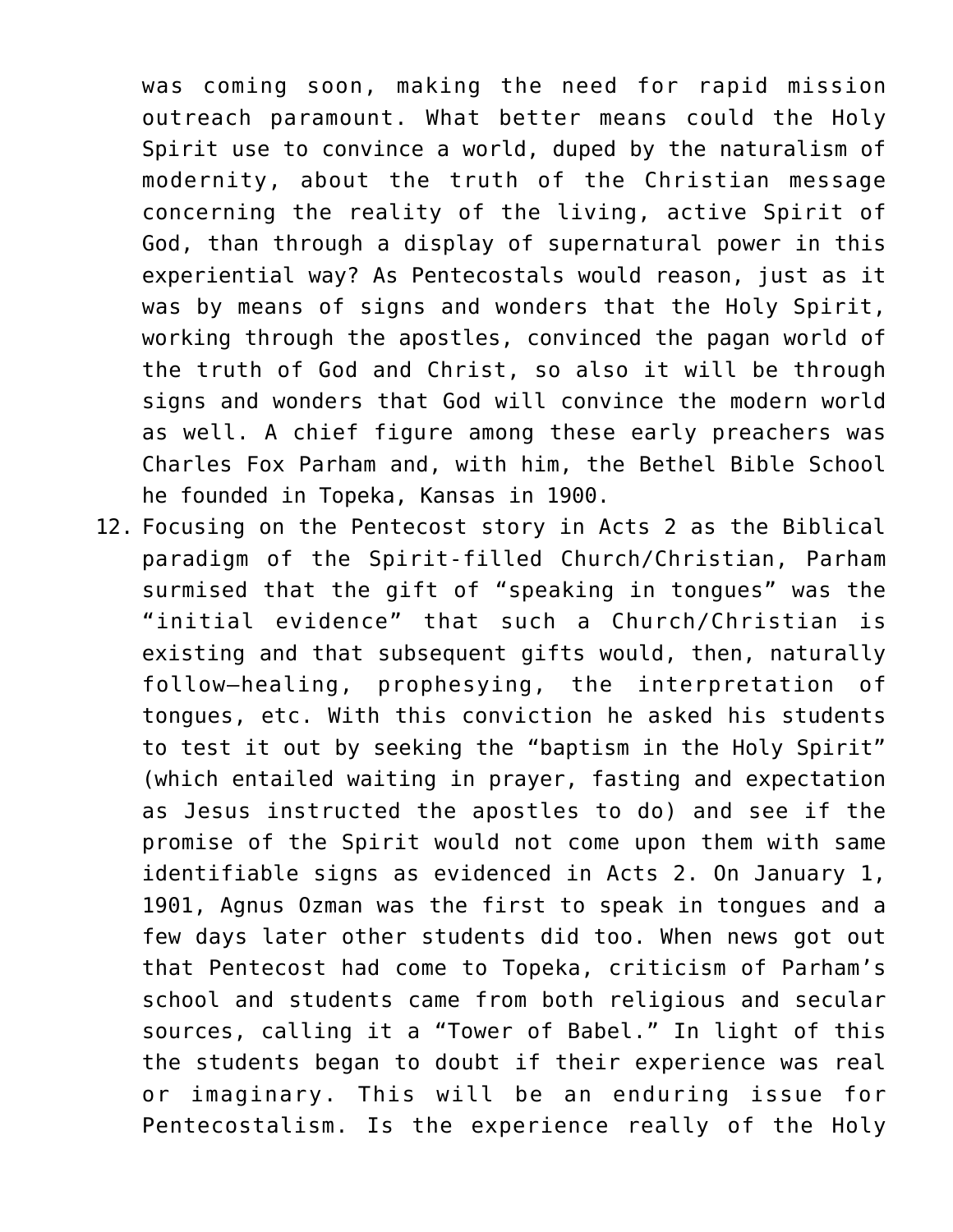Spirit's doing or is it a fabrication of human desire? With no clear way to test their claims, true Pentecostals are those who are self-evidentially convinced it is real and non-Pentecostals are those who are self-evidentially convinced it is not. Anyway, by April, 1901, the students left, the school closed, and Parham sojourned in both Missouri and Texas where he continued his work and slowly gained a following, especially in light of his accent on healing.

- 13. One student who became convinced of Parham's basic premise was William Seymour, who, as we described earlier, presided over the sustained, three-year long, "Pentecostal revival" at the Azusa Street Mission. While there is no official count as to how many thousands of people actually visited Azusa, we do know that at its peak its official paper *The Apostolic Faith* had 50,000 subscribers. That the Azusa Street event came to an end is not necessarily inconsistent with Pentecostalism's self-understanding. From the beginning Pentecostalism did not see itself as a separate denomination among the denominations, but as a *movement*of the Spirit intended to renew every denomination.
- 14. Of course, that did not happen. On the contrary, as Pentecostal Christians shaped by their Azusa experience went back to their mostly Holiness, Methodist and Baptist denominations (with a smattering of Quakers, Mennonites and Presbyterians) to share their Pentecostal message, they were met with mixed reviews. While some Holiness denominations embraced the Pentecostal movement, many categorically rejected it for a variety of reasons. [ref]Those Holiness denominations that embrace the Pentecostal message and became Pentecostalinclude the Church of God, the Church of God in Christ, and the Pentecostal Holiness Church. ThosePentecostal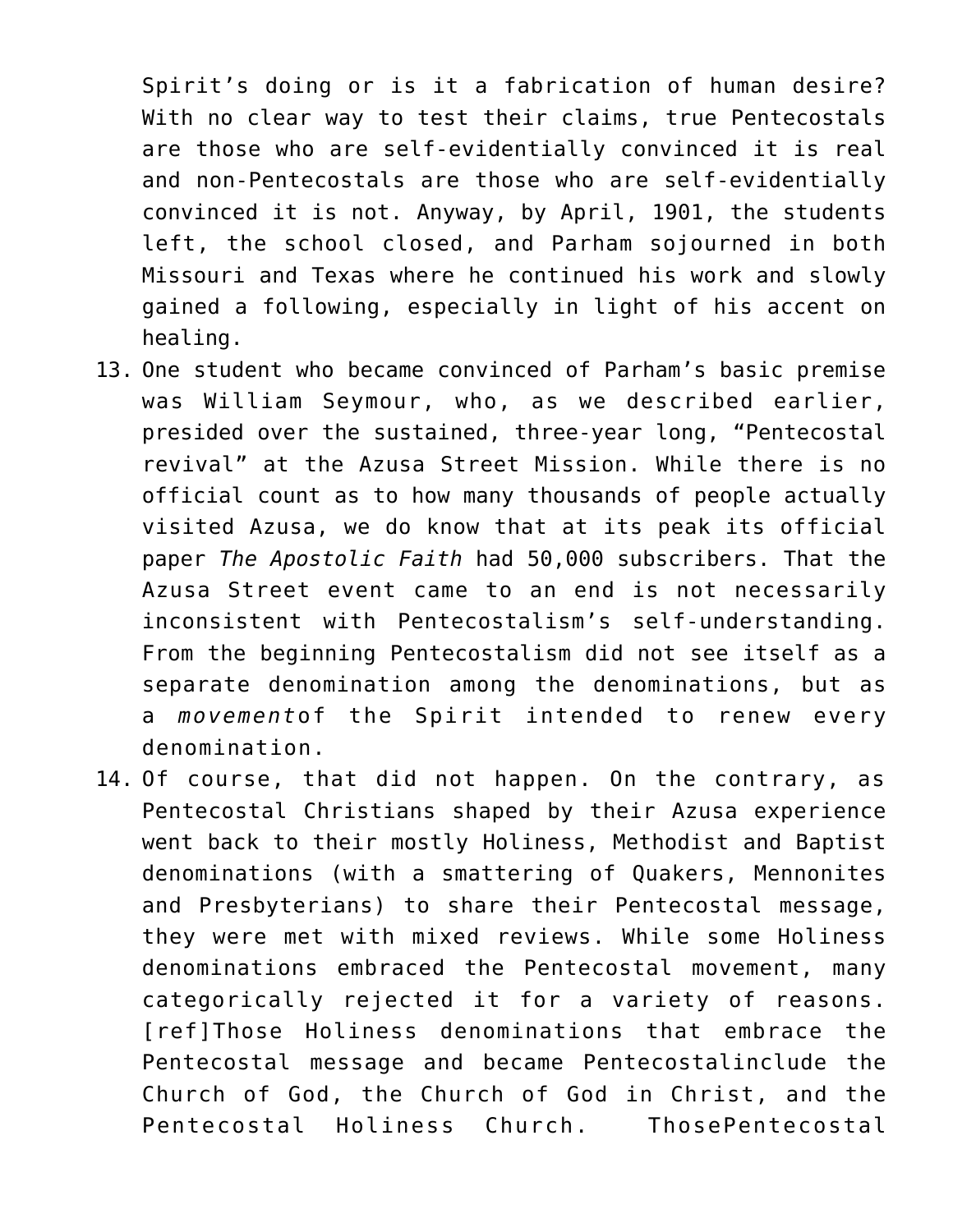denominations that formed anew when Pentecostals found no welcome in their predecessor churches, include the Assembly of God (1914), the Pentecostal Church of God (1919) and the Pentecostals Assemblies of the world (1916), which formed because of a split within Pentecostalism over the doctrine of the Trinity. [https://en.wikipedia.org/wiki/Azusa\\_Street\\_Revival](https://en.wikipedia.org/wiki/Azusa_Street_Revival) accessed January 17, 2016.[/ref]This led many early Pentecostals into the position of forming their own denominations by default, meaning they were also faced with the problem of making doctrinal decisions on the numerous topics that gave rise to denominationalism.

15. For this reason, Pentecostals quickly ended up exhibiting the full breadth of doctrinal positions that tend to divide, especially as evidenced in the various Evangelical, Holiness and Fundamentalist-minded denominations and associations out of which they came. In addition, as the Pentecostal message infiltrated other mainline denominations (including Anglicans, Lutherans and Catholics) under the banner of the Charismatic Movement in the 1970s, it would also sit in relative doctrinal comfort within those theological traditions. As a broad movement, Pentecostalism is faithful to its deep pietistic roots and true to its premise that the Spirit-baptism experience has priority over doctrine. But a sense of irony attends this. For as the movement takes concrete form in any particular community of faith, debate over doctrinal issues will be unavoidable, raising questions about the sufficiency of that pietistic premise.

## **III. The Working Theological Hermeneutic of Pentecostalism: Supernaturalism**

15. As the above interpretive history of Pentecostalism discloses, the relationship between the priority of the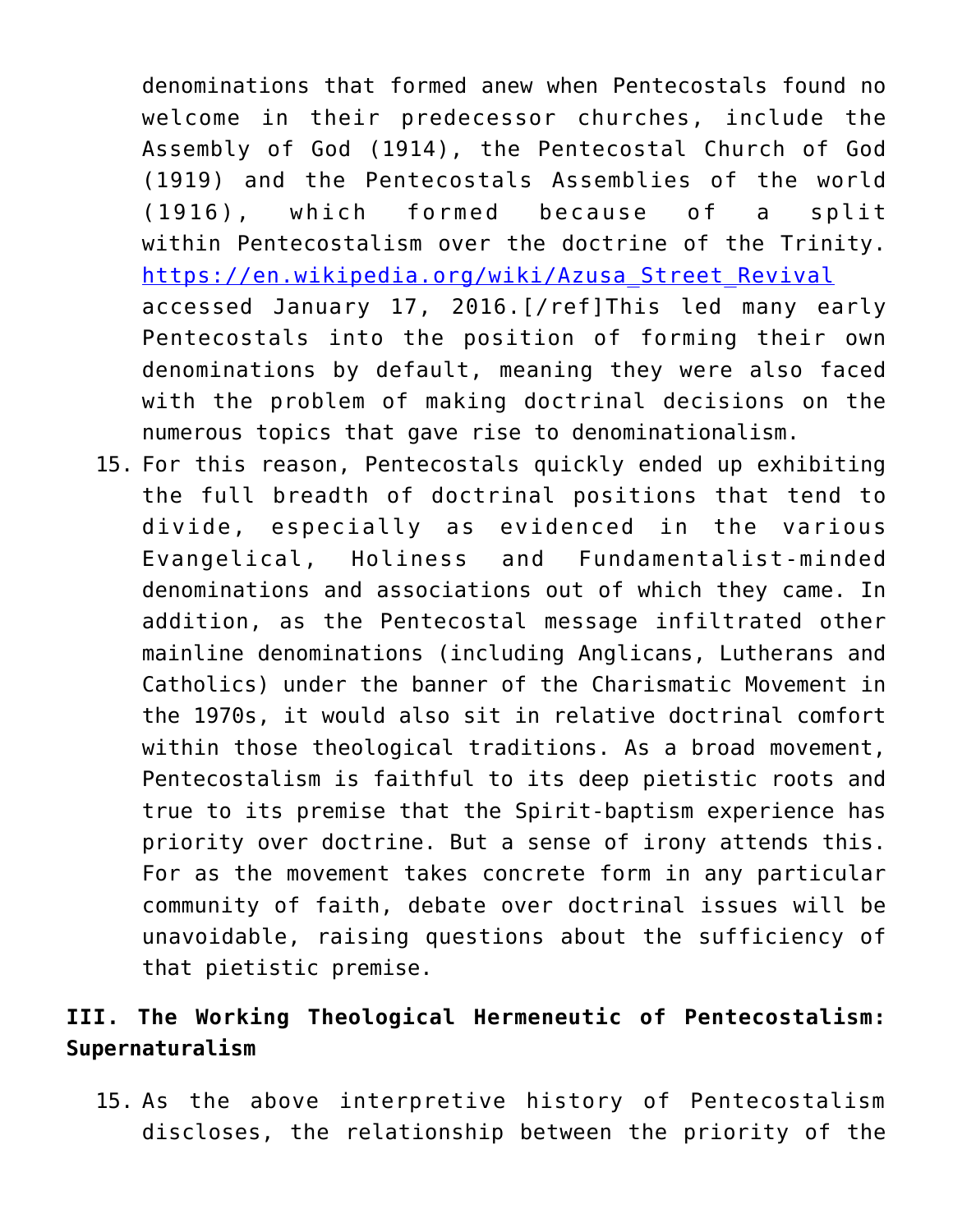Pentecostal experience and the role of Christian doctrine is rather ambiguous. This fact has not escaped the notice of Pentecostals who are intellectually inclined. Among Pentecostals, interest in the intellectual dimension of the Christian life traces its beginnings back to the 1970s and the rise of the Charismatic Movement within the mainline Christian churches. At the forefront of this intellectual interest is Swiss theologian and author Walter Hollenweger (born 1927), a Pentecostal who makes his ecclesiastical home in the Swiss Reformed Church. [ref]See Mark J. Cartledge, "Pentecostal Theology," *The Cambridge Companion to Pentecostalism*, ed. By Cicil M. Robeck, Jr. and Amos Yong (Cambridge University Press, New York: 2014), p. 260. Cartledge identifies Walter Hollenwegen as the "Father of the academic study of Pentecostalism" and the brief *Wikipedia* description of his work and writings presents him as a proponent of aPentecostalism that has something intellectually and ecumenically to give to the life of the global church. To get a quick look at some – a very small portion – of today's leading Pentecostal scholars see Andrew Dragos' blog at [http://seedbed.com/feed/pentecostal](http://seedbed.com/feed/pentecostal-scholars/)[scholars/.](http://seedbed.com/feed/pentecostal-scholars/)[/ref]Today there are hundreds of Pentecostal scholars and schools all around the world. Significantly, interest in cultivating the intellectual side of faith is also being urged among Evangelicals generally as evidenced by Mark Noll in his book,*The Scandal of the Evangelical Mind*(1994). [ref]Mark Noll, *The Scandal of the Evangelical Mind* (Eerdmans Publishing House: Grand Rapids, 1994).[/ref] While the impact of this intellectual work has not yet touched the popular life of Pentecostalism, it is certainly helpful, I think, for showing those of us outside that tradition what constructive contribution Pentecostalism thinks it can make to the challenges that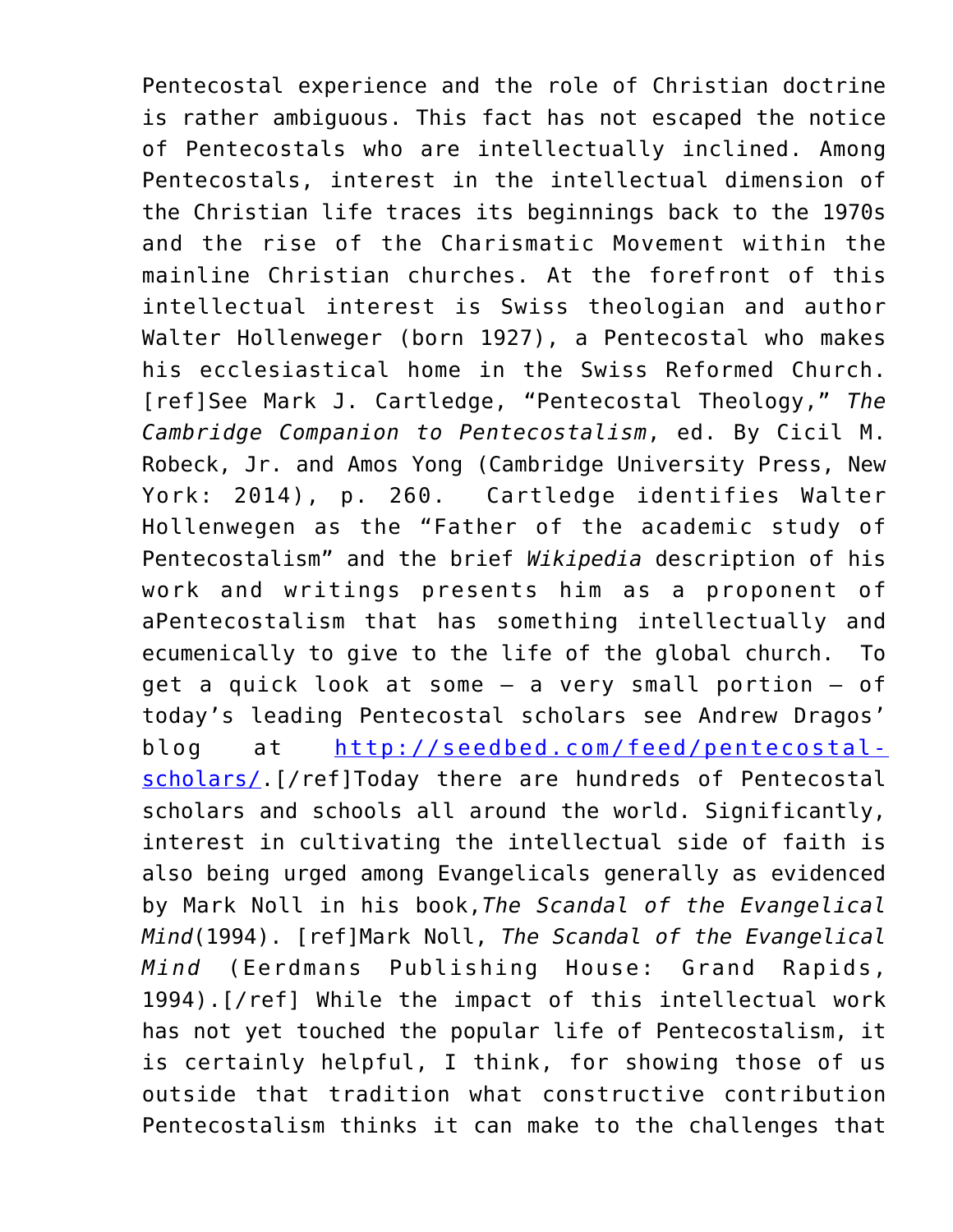face global Christianity today.

- 16. It is important to remember that Pentecostalism emerged as a movement among preachers intent on bringing the experience of Pentecost upon the church in order to empower it for mission in the world in light of the imminent return of Christ. Critical of a church that they saw as bogged down in intellectual debate and institutional survival, Pentecostals decided simply to ignore this messy dimension of the church's life. Today's Pentecostal scholars do not see this as an inherent antiintellectualism within Pentecostalism, but the result of a mission driven imperative that takes precedence. [ref]Wolfgang Vondey, *Pentecostalism a Guide for the Perplexed* (Bloomsbury T&T Clark: London and New York, 2013), p. 133-53.[/ref]Determined to be nimble in mission, early Pentecostals postulated a simple, streamlined, pragmatic version of the Christian message of salvation to the world. In keeping with the basic theological outlook of the Holiness Movement, they called it the "Full Gospel." Four—some say five—theological topics combine to fill out the Full Gospel. They are: Jesus as Savior, Spirit Baptizer, Healer, and Coming King. Some would add Sanctifier if "sanctification" or holiness of life is distinguished from Jesus' role as Savior and Spirit Baptizer.[ref]Daniel E. Albrecht and Evan B. Howard, "Pentecostal Spirituality," *The Cambridge Companion to Pentecostalism*, ed. By Cicil M. Robeck, Jr. and Amos Yong (Cambridge University Press, New York: 2014), p. 236.[/ref]
- 17. Because Pentecostalism exhibits a substantial range of theologicaldiversity, even on the meaning of the elements of the "Full Gospel," an overarching area of theological thought that Pentecostal scholars have been focusing on is Pentecostal hermeneutics. They in essence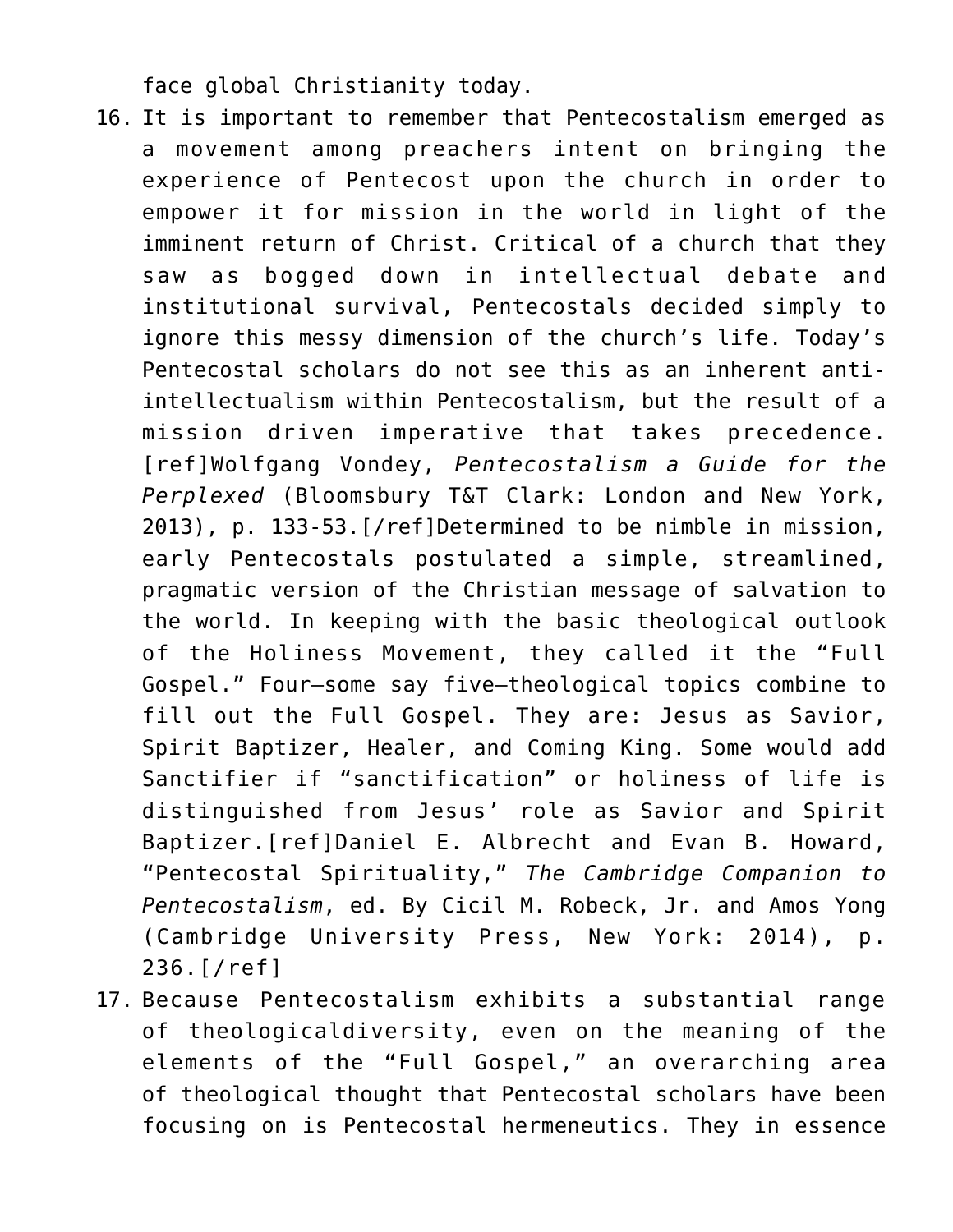ask, "Is there a distinctive theological framework for doing theology that is essential to the Pentecostal experience, even if the theological conclusions they reach on various issues differ?" Invariably, the answer is "Yes": Supernaturalism. [ref]Vondey, p. 30-34.[/ref]It is important to note that for Pentecostalism, Supernaturalism does not imply a rigid metaphysical dualism or a twotiered cosmology consisting of the natural and the supernatural, but of an easy going interaction between a personal God (the Supernatural) and his creation (natural). In other words, they tend to take the picture of God's interaction with nature in Genesis 2 as more than figurative. While God may be invisible to the human eye—and in that sense Genesis is figurative—nevertheless, his supernatural work is apparent in the fact that things counter to natural processes happen in nature. Therefore, the major premise of Pentecostalism is that God can and sometimes does act on nature in a way that circumvents what science knows as the natural processes. Indeed, this view of supernaturalism is the logical assumption to be drawn from the experience of miracles and religious ecstasy.

18. As Pentecostals reflect on the witness of the Old and New Testaments in light of their Pentecostal experience, supernaturalism is the common denominator. As they read the Scriptures they note that before the prophets spoke and the apostles preached they were caught up in the supernatural working of the Spirit. Before Jesus discloses his identity and enters into mission, he is caught up in the supernatural power of the Spirit to proclaim good news, to perform miracles, to enact healings and to produced signs and wonders, with the greatest sign and wonder being his resurrection, his triumph over death, the victory of the supernatural over the natural. Not only is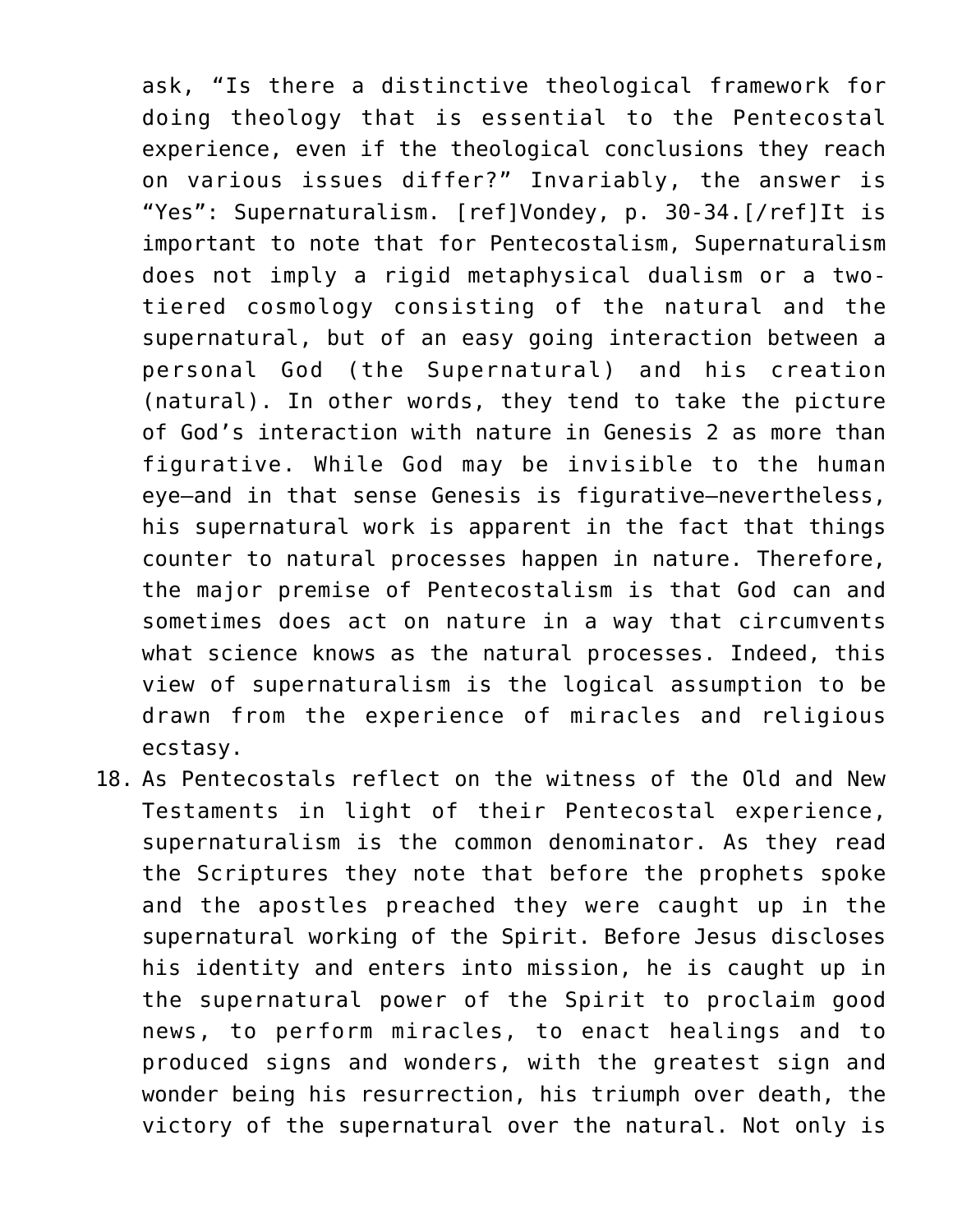this supernatural worldview the presupposition of the Acts 2 Pentecost story, but that story, as Pentecostals read it in light of their experience, describes the supernatural phenomenon that is the "initial evidence" of the bestowal of the Spirit's power upon the church: speaking in tongues. While Classical Pentecostals, Charismatic and Third Wave expressions of Pentecostalism may disagree on the extent, nature and function of speaking in tongues, they do not disagree on the fact. The fact of speaking in tongues and other ecstatic, miraculous supernatural experiences is simply a given, by the Holy Spirit, that is self-evident to anyone who has experienced them. [ref]Mark J. Cartledge, Charismatic Glossolalia: An Empirical-Theological Study (Aldershot, Ashgate, 2002). As I understand Cartledge, it is impossible to test for the experience by empirical means because it is an experience that is of the Spirit and, therefore, beyond human probing. The point is to interpret the experience in a way that is theologically consist with Scripture.[/ref]

19. It would be tempting to assume that Pentecostalism has simply lapsed into the pre-Enlightenment worldview that Fundamentalism resorted to in its war against the naturalistic worldview of modernism. Remember, naturalism states that there is no reality beyond the natural, and that reports in the Bible of miracles and other kinds of supernatural claims are rooted in a pre-scientific explanation of the natural world. While many mainline Christian traditions proceeded "humbly" in the face of naturalism's assertions, recognizing that the "worldviews" of Bible times and modern times have significant differences, Fundamentalism boldly repudiated it. This it did by asserting the "inerrancy of the Bible" in all things, including its reports on supernatural miracles and wonders, which must be regarded as literally,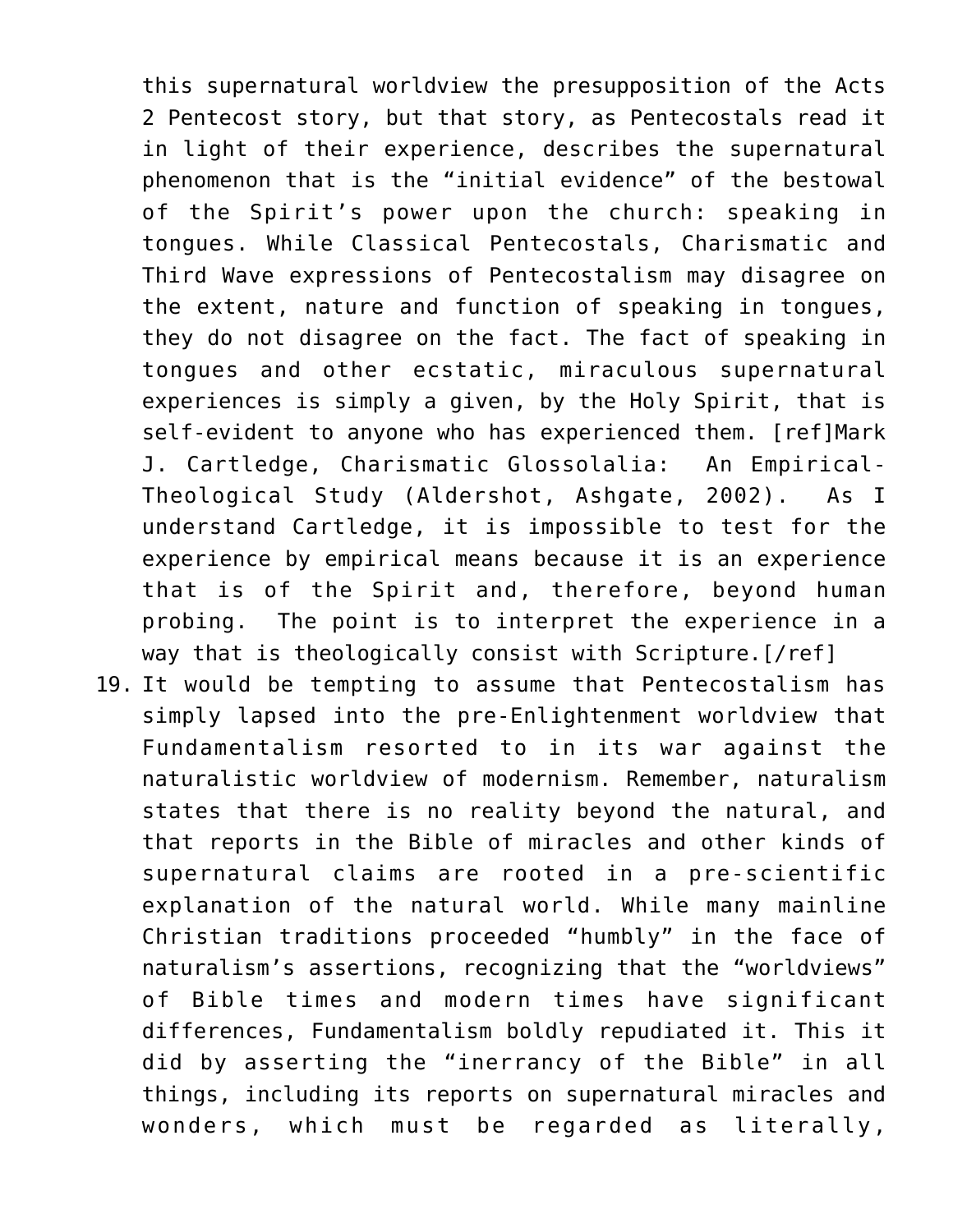historically, and factually true. But it did so with this caveat: namely, that God had ceased to buttress the preaching of the gospel with supernatural demonstrations of power, as he did in apostolic times, because it is no longer needed. Now, for Fundamentalists, the Bible itself is the only evidence needed.

- 20. Although Pentecostalism shares Fundamentalism's inerrant view of the Bible, it rejects categorically Fundamentalism's cessationist view [ref]For a brief overview of this concept see [https://en.wikipedia.org/wiki/Cessationism#cite\\_note-2](https://en.wikipedia.org/wiki/Cessationism#cite_note-2), accessed February 17, 2016.[/ref]that God no longer supports or buttresses the preaching of the gospel with supernatural evidence. It is precisely the experience and testimony of Pentecostalism that the Spirit doesaccompany the preaching of the gospel with signs and wonders, and specifically with the "initial evidence" of tongues and subsequent wonders, and through them animates his Church. But this supernaturalism is not asserted, by Pentecostal theologians, to be a backward retreat into a pre-Enlightenment worldview, but rather a forward charge that is perfectly compatible with the emerging post-modern worldview for which personal experience and intuition takes precedence over institutions, rationalistic proof, and tradition.
- 21. While people today, including Pentecostals, have come to appreciate all the advances that modernism's naturalistic assumption has yielded in the areas of health, technology and the like, nevertheless, there is also a deep existential feeling that naturalism does not tell the whole story of life. Neither the human person nor the natural world in which we live can be reduced to mathematical equations or chemical processes. There is something more about life that touches us on the level of